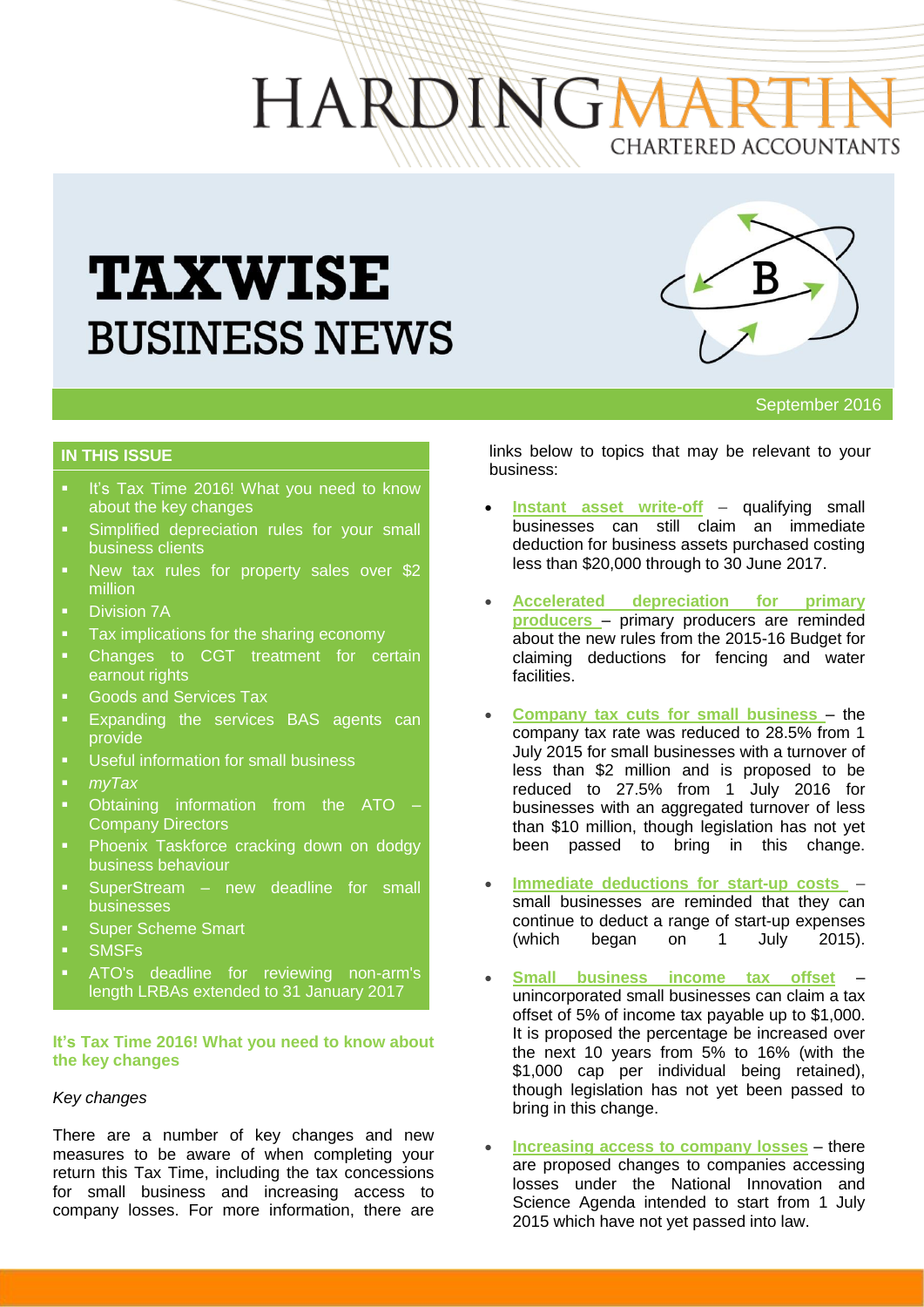#### *Processing of returns*

The ATO started processing 2015-16 tax returns on 8 July and started paying out any refunds shortly after that. The ATO aims to finalise the majority of electronically-lodged current year returns within 12 business days of receipt.

#### *Check your business industry code*

It is good to make sure that the correct business industry code has been included on your business' tax return. Many businesses change their purpose over time so the relevant business code that you used on last year's business tax return may not be the same for your business this year. There is a **[Business industry code tool](http://taxinstitute.us7.list-manage2.com/track/click?u=59eba50675aaae33d12f1f12c&id=9a835ac448&e=6fd6181ded)** you can use to check the code. If you need to change the code, you may also need to update this information on the Australian Business Register.

# *Note!*

Your tax agent will be able to tell all about the key changes that will affect your 2015-16 tax return and the changes that will affect your tax affairs for the 2016-17 income year. It is best to talk to them about how any tax law changes might affect your business.

## **[Simplified depreciation rules for your small](http://taxinstitute.us7.list-manage.com/track/click?u=59eba50675aaae33d12f1f12c&id=41974280dd&e=6fd6181ded)  [business clients](http://taxinstitute.us7.list-manage.com/track/click?u=59eba50675aaae33d12f1f12c&id=41974280dd&e=6fd6181ded)**

New content to clarify how the simplified depreciation rules might apply to your business is now available on the **[ATO website](https://www.ato.gov.au/Tax-professionals/Newsroom/Income-tax/Understanding-simplified-depreciation-rules-made-easier/?landingpage)**.

There has been some confusion when using the instant asset write-off threshold, particularly when a taxpayer needs to:

- fully deduct assets that cost less than \$20,000;
- place assets costing \$20,000 or more into the small business pool; and
- deduct the full amount of the small business pool when the balance is less than \$20,000 – before any depreciation deductions are applied.

The information on the ATO website will help you to avoid making common errors, such as:

- under-claiming by not writing-off the small business pool when the balance falls under \$20,000;
- over-claiming writing-off the balance of pool because the balance falls under \$20,000 after applying the yearly depreciation deduction.

#### *Tip!*

Your tax agent is expert in the treatment of depreciating assets and will ensure that you make all the correct claims. It is recommended you seek their assistance in working out what assets you can depreciate and how best to make the claims.

#### **[New tax rules for property sales over \\$2 million](http://taxinstitute.us7.list-manage.com/track/click?u=59eba50675aaae33d12f1f12c&id=600a4b80fb&e=6fd6181ded)**

New rules have been introduced to strengthen the foreign resident capital gains tax (CGT) regime to assist in the collection of the CGT liabilities of foreign residents.

Australian residents buying or selling real property with a market value of \$2 million or more need to be aware of the new withholding tax rules which came into effect on 1 July 2016.

Australian residents who are selling a 'taxable Australian property' with a market value of \$2 million or more need to obtain a clearance certificate from the ATO to confirm a 10% withholding amount does not need to be withheld from the transaction.

A seller (either Australian resident or foreign resident) needs to provide a clearance certificate to the buyer by settlement, or the buyer will be required to withhold 10% of the sales price and pay this to the ATO. A seller can claim a credit for the withholding amount paid to the ATO against the final tax assessed in their income tax return. A purchaser can vary down the 10% non-final withholding tax if the seller has received a variation notice from the ATO and provided it to the purchaser prior to settlement.

## *Note!*

Though conveyancers do know about these new rules, your tax agent is best placed to assist you in applying for a clearance certificate (if you are a seller) and helping you with your obligations (if you are a buyer).

## **Division 7A**

#### *i) Benchmark Interest rate*

For the purposes of Division 7A which is about distributions made to entities connected to private companies, the benchmark interest rate for an income year is the 'indicator lending rates - bank variable housing loans interest rate' last published by the Reserve Bank of Australia before the start of the income year.

The ATO has released Taxation Determination **[TD](http://taxinstitute.us7.list-manage1.com/track/click?u=59eba50675aaae33d12f1f12c&id=b044d3a008&e=6fd6181ded)  [2016/11](http://taxinstitute.us7.list-manage1.com/track/click?u=59eba50675aaae33d12f1f12c&id=b044d3a008&e=6fd6181ded)** which specifies that the benchmark interest rate applicable for the 2016-17 income year is 5.40%. This rate applies to loans from private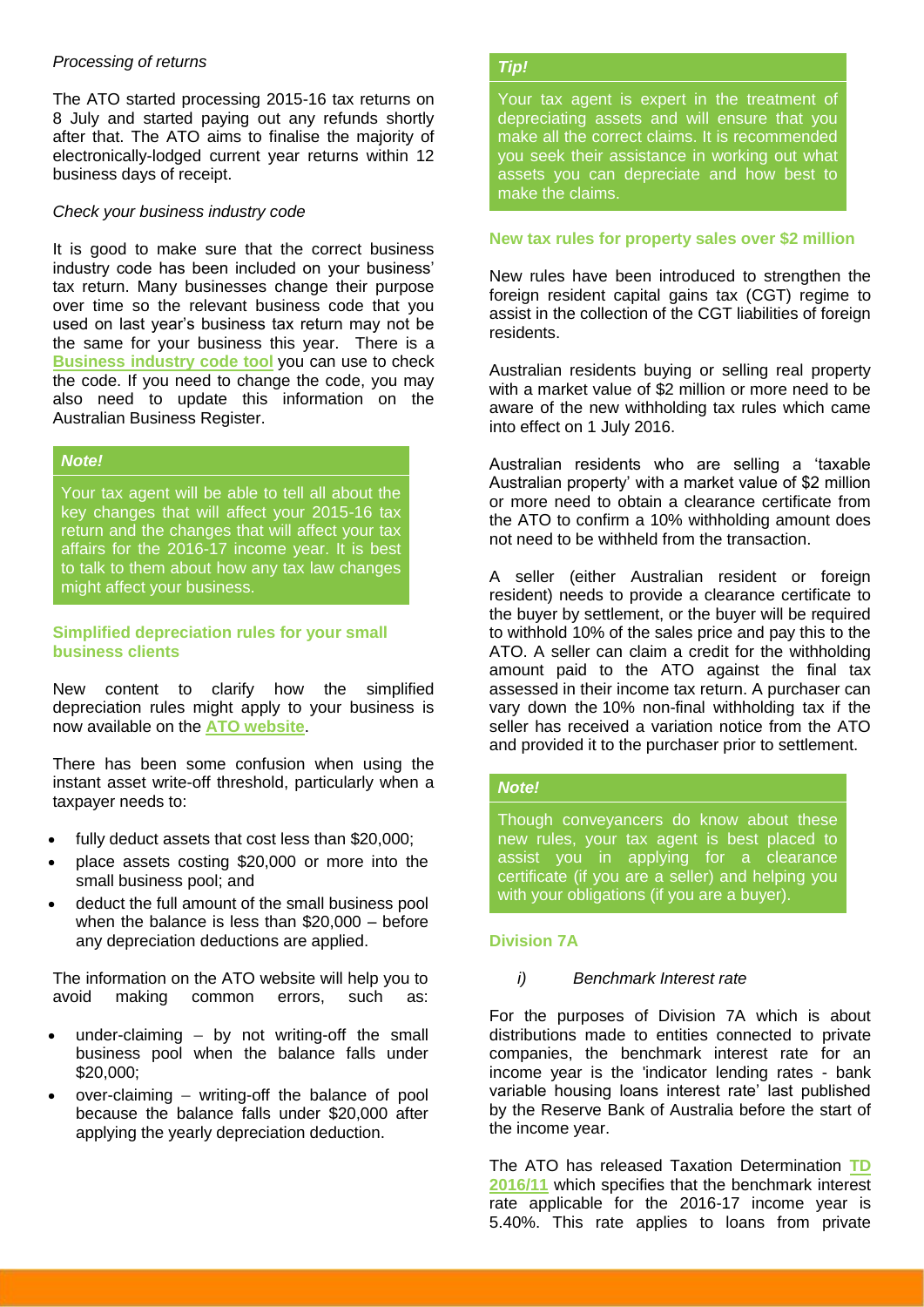companies to connected entities. Rates for previous income years can be found on the **[ATO's](http://taxinstitute.us7.list-manage1.com/track/click?u=59eba50675aaae33d12f1f12c&id=f397dee79b&e=6fd6181ded) website**.

*ii) Commissioner's discretion*

The ATO has released its fourth **[video in their](http://taxinstitute.us7.list-manage.com/track/click?u=59eba50675aaae33d12f1f12c&id=a53e3df2c1&e=6fd6181ded)  [Division 7A video series](http://taxinstitute.us7.list-manage.com/track/click?u=59eba50675aaae33d12f1f12c&id=a53e3df2c1&e=6fd6181ded)**, which explains the Commissioner's discretion under Division 7A.

The Commissioner's discretion is designed to help private company shareholders and their associates comply with Division 7A. It gives the Commissioner the discretion to disregard a deemed dividend, or allow it to be franked if it arose because of an honest mistake or inadvertent omission.

The video explains:

- what the Commissioner's discretion is;
- factors the Commissioner considers when deciding whether to use his discretion; and
- examples to demonstrate how the Commissioner considers an application.

If you have made an honest mistake or inadvertent omission related to Division 7A, you should speak to your tax agent about applying for the Commissioner's discretion.

## *To do!*

Division 7A is a very complex part of the tax law. Your tax agent or tax adviser is the best person to help you understand your obligations under Division 7A in relation to loans and other amounts provided to shareholders in a private company.

# **[Tax implications for the sharing economy](http://taxinstitute.us7.list-manage.com/track/click?u=59eba50675aaae33d12f1f12c&id=6475a2662c&e=6fd6181ded)**

If you earn income through the sharing economy, you have tax obligations that you should know about.

The sharing economy refers to the sharing of goods and services where the buyers (users) and sellers (providers) are connected through a facilitator who may be operating through an app or a website.

Examples of sharing economy services include:

- ride-sourcing providing taxi travel services to transport passengers for a fare;
- renting out a room or a whole house or unit on a short term basis;
- renting out parking spaces;
- providing personal services, for example:
	- web or trade services;
	- completing odd jobs, errands, deliveries etc.

If you provide sharing economy services, you may need to:

- assess whether you are carrying on an enterprise;
- register for an Australian business number (ABN) and/or GST;
- account for GST when you make taxable supplies of goods and services;
- declare your income; and
- determine if you can claim GST credits/input tax credits and income tax deductions for your expenses.

The nature of the goods or services you provide and the extent of your activities will determine what you need to do for tax purposes.

# *Tip!*

Seek advice from your tax agent about what your income tax and GST obligations are if you earn income from or provide services in the sharing economy.

# **[Changes to CGT treatment for certain earnout](http://taxinstitute.us7.list-manage.com/track/click?u=59eba50675aaae33d12f1f12c&id=85de398961&e=6fd6181ded)  [rights](http://taxinstitute.us7.list-manage.com/track/click?u=59eba50675aaae33d12f1f12c&id=85de398961&e=6fd6181ded)**

There is a new CGT treatment for certain earnout rights created on or after 24 April 2015 which satisfies the criteria of a 'look-through earnout right'.

Earnout arrangements are often used when parties cannot agree on the value of the business at the time of sale.

If you have sold or purchased (or propose to sell or purchase) a business (or its assets) under a lookthrough earnout right created on or after 24 April 2015, then the new look-through CGT treatment will apply.

The ATO has updated its CGT Guide on lookthrough earnout rights. However, if you are engaging in transactions of this type, you should seek expert advice from a tax professional.

# **Goods and Services Tax**

*i) [New law applying GST to imported](http://taxinstitute.us7.list-manage1.com/track/click?u=59eba50675aaae33d12f1f12c&id=9e2d622722&e=6fd6181ded)  [digital products and services](http://taxinstitute.us7.list-manage1.com/track/click?u=59eba50675aaae33d12f1f12c&id=9e2d622722&e=6fd6181ded)*

As noted in the previous edition of *TaxWise*, from 1 July 2017, overseas businesses will be required to pay GST on international sales of digital products and services provided to Australian consumers.

If you sell digital products or services to Australian consumers and you meet the registration turnover threshold of over \$75,000 Australian in sales, you will be required to register for, report and pay GST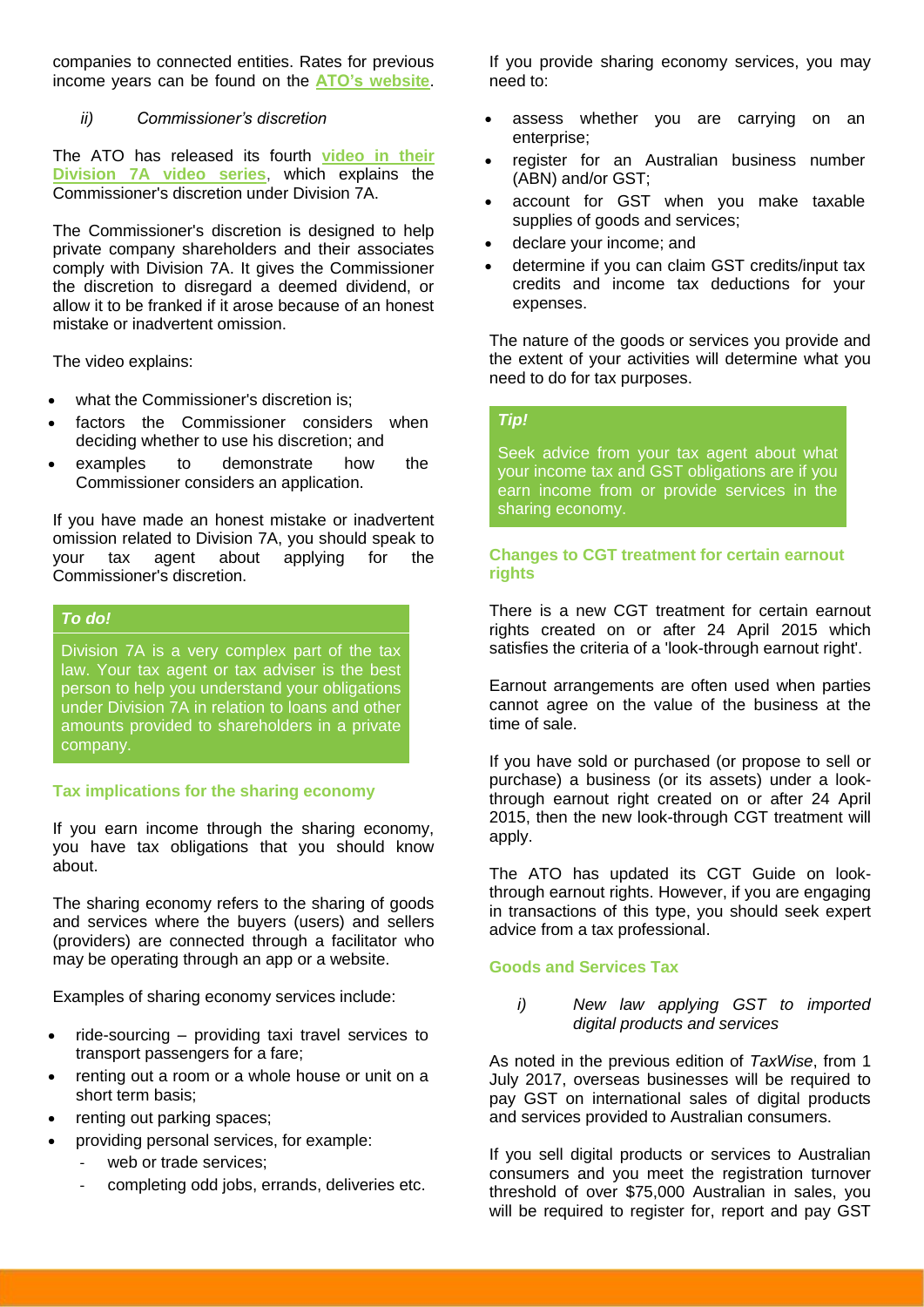on sales made. If you sell through an electronic distribution platform, for example, an app store, the platform operator is responsible for registering, reporting and paying the GST.

Examples of digital products include downloaded movies, games and electronic books. Examples of services include architectural, legal or educational services. The new law applies very broadly to sales of anything except non-digital goods or real property.

#### *ii) [Simplified GST accounting methods for](http://taxinstitute.us7.list-manage.com/track/click?u=59eba50675aaae33d12f1f12c&id=ef65888eb9&e=6fd6181ded)  [small food retailers](http://taxinstitute.us7.list-manage.com/track/click?u=59eba50675aaae33d12f1f12c&id=ef65888eb9&e=6fd6181ded)*

The ATO has introduced the simplified accounting method for GST purposes (SAM) to make it easier for small food retailers to account for GST. These methods will help you work out the amount of GST you are liable to pay to the ATO at the end of each tax period.

There are five methods to choose from which are:

- Business norms;
- Stock purchases;
- Snapshot;
- Sales percentage; and
- Purchases snapshot.

You need to decide which one is best for your business and this depends on the relevant turnover threshold (either '\$2 million SAM turnover or less' or '\$2 million GST turnover or less' depending on the method). You cannot use the averaging involved in these methods to set your prices. Businesses must still set prices in line with the Australian Competition and Consumer Commission's (ACCC's) guidelines.

The ATO consulted on the SAM 2016/D38 *Goods and Services Tax: Simplified Accounting Method Determination (No. 38) 2016 for Restaurants, Cafes and Caterers - purchases snapshot method* guidance document in August and will finalise this shortly.

*iii) [Changes to GST obligations for](http://taxinstitute.us7.list-manage.com/track/click?u=59eba50675aaae33d12f1f12c&id=fc6b7e9f33&e=6fd6181ded)  [overseas businesses](http://taxinstitute.us7.list-manage.com/track/click?u=59eba50675aaae33d12f1f12c&id=fc6b7e9f33&e=6fd6181ded)*

Overseas business clients may no longer be subject to GST from 1 October 2016. Overseas businesses supplying Australian businesses don't need to register for GST if they:

- only make GST-free supplies through an enterprise carried on outside Australia;
- have a business presence in Australia of less than 184 days in a 12-month period; and
- have a GST turnover below the GST registration threshold of \$75,000 Australian (because certain

supplies will no longer be included in the GST turnover).

GST-registered importers no longer need to identify the exact amount paid for international transport, insurance and other costs to calculate the value of the taxable importation for GST purposes.

# *Note!*

If you acquire supplies for your business from overseas suppliers, this change may impact on your GST obligations. You should seek advice from a tax professional who specialises in GST for further information.

## **[Expanding the services BAS agents can provide](http://taxinstitute.us7.list-manage.com/track/click?u=59eba50675aaae33d12f1f12c&id=034a2f9926&e=6fd6181ded)**

Recently, the Tax Practitioners Board has started to permit registered BAS agents to provide the following services:

- provide services under the *Superannuation Guarantee (Administration) Act 1992* to the extent that they relate to a payroll function or payments to contractors;
- determine and report the superannuation guarantee shortfall amount and any associated administrative fees; and
- deal with superannuation payments made through a clearing house.

## **Useful information for small business**

## *i) [ATO benchmarks for small business](http://taxinstitute.us7.list-manage.com/track/click?u=59eba50675aaae33d12f1f12c&id=5ba3cec10d&e=6fd6181ded)*

The ATO recently announced the latest benchmarks for small business. Small business benchmarks are a guide to help you compare your business' performance against similar businesses in the same industry.

You can find your business' benchmark by:

- Business type **[Benchmarks A–Z;](http://taxinstitute.us7.list-manage2.com/track/click?u=59eba50675aaae33d12f1f12c&id=f85240fc58&e=6fd6181ded)**
- Business **[industry categories](http://taxinstitute.us7.list-manage.com/track/click?u=59eba50675aaae33d12f1f12c&id=d68085996c&e=6fd6181ded)** based on the ATO's **[Business industry codes](http://taxinstitute.us7.list-manage1.com/track/click?u=59eba50675aaae33d12f1f12c&id=77627aa3bc&e=6fd6181ded)**; or
- **[Australian and New Zealand Standard](http://taxinstitute.us7.list-manage.com/track/click?u=59eba50675aaae33d12f1f12c&id=0462f2af41&e=6fd6181ded)  [Industrial Classification \(ANZSIC codes\)](http://taxinstitute.us7.list-manage.com/track/click?u=59eba50675aaae33d12f1f12c&id=0462f2af41&e=6fd6181ded)**.

## *ii) [What's new for small business?](http://taxinstitute.us7.list-manage.com/track/click?u=59eba50675aaae33d12f1f12c&id=fd565e00d2&e=6fd6181ded)*

The ATO has released new information on the following tax concessions:

- Instant asset write-off simplified depreciation rules**;**
- Accelerated depreciation for primary producers**;**
- Deductions for professional expenses for startups**;**
- Small business restructure roll-over**;**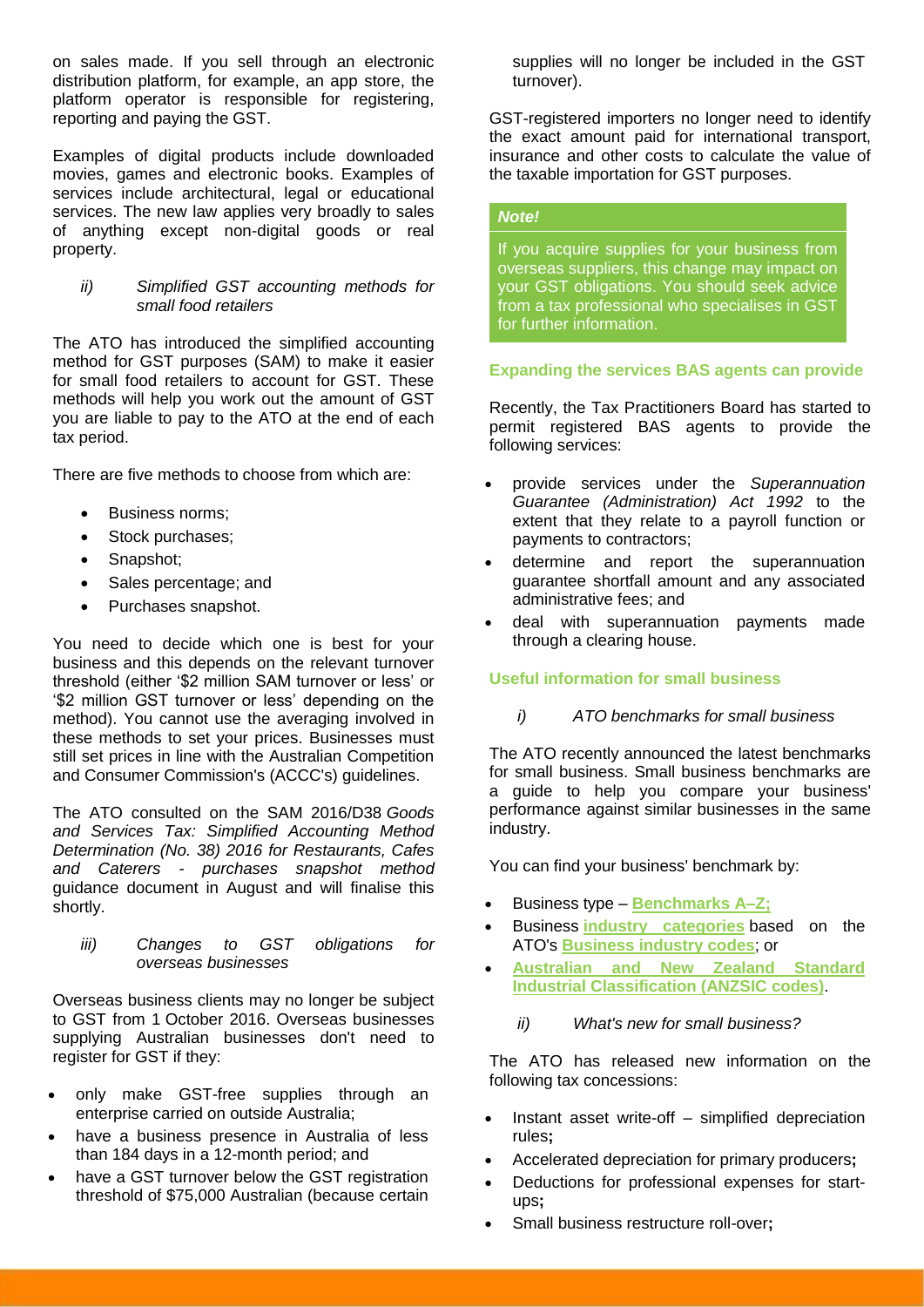- Fringe benefit tax changes for work-related devices**;**
- Small business income tax offset**;** and
- Company tax cut for small business.

Your tax adviser will be able to provide you with information about these new tax concessions for small business.

*iii) [Small business income tax offset and](http://taxinstitute.us7.list-manage2.com/track/click?u=59eba50675aaae33d12f1f12c&id=027780a62c&e=6fd6181ded)  [calculator](http://taxinstitute.us7.list-manage2.com/track/click?u=59eba50675aaae33d12f1f12c&id=027780a62c&e=6fd6181ded)*

The small business income tax offset for unincorporated small businesses can reduce the tax you pay by up to \$1,000 each year, and is available from the 2015-16 income year.

Your offset is based on the amounts you show in your income tax return. These are:

- the net small business income that you earned as a sole trader; and/or
- the share of net small business income from a partnership or trust.

To be eligible for the offset as a sole trader, you must be a small business entity. If you have a share of net small business income from a partnership or a trust, that partnership or trust must be a small business entity.

There is a 'small business income tax offset calculator' available on the ATO website that can help you to work out the amounts you need to include in your tax return.

*iv) [Simplified depreciation for small](http://taxinstitute.us7.list-manage.com/track/click?u=59eba50675aaae33d12f1f12c&id=8f17242e67&e=6fd6181ded)  [business](http://taxinstitute.us7.list-manage.com/track/click?u=59eba50675aaae33d12f1f12c&id=8f17242e67&e=6fd6181ded)*

You can choose to use the simplified depreciation rules if you have a small business with an aggregated annual turnover (the total normal income of your business and that of any associated businesses) of less than \$2 million.

*v) [Simplified depreciation –](http://taxinstitute.us7.list-manage.com/track/click?u=59eba50675aaae33d12f1f12c&id=22cffa8f1a&e=6fd6181ded) rules and [calculations](http://taxinstitute.us7.list-manage.com/track/click?u=59eba50675aaae33d12f1f12c&id=22cffa8f1a&e=6fd6181ded)*

You can choose to use the simplified depreciation rules if you have a small business with an aggregated annual turnover of less than \$2 million.

Under these rules you:

- immediately write-off that is, claim their full cost in the year you buy them – most depreciating assets costing less than \$20,000;
- pool most higher cost assets (those with a cost equal to or more than the current instant asset write-off threshold) and claim:
	- a 15% deduction in the year you buy them;
- a 30% deduction each year after the first year;
- deduct the balance of your small business pool at the end of the income year if the balance at that time (before applying the depreciation deductions) is less than the instant asset writeoff threshold.

If you choose to use the simplified depreciation rules, you must:

- use them to work out deductions for all your depreciating assets except those specifically excluded, and
- apply the entire set of rules, not just individual elements (such as the instant asset write-off).

You may choose to stop using the simplified depreciation rules or become ineligible to use them, in which case you'll then use the general depreciation rules.

# *vi) [Tax tips for small business](http://taxinstitute.us7.list-manage1.com/track/click?u=59eba50675aaae33d12f1f12c&id=d55958085f&e=6fd6181ded)*

The ATO has released a range of tax tips for small businesses during Tax Time. They are:

- Include all your income;
- Don't miss out on deductions;
- Check for personal services income;
- Simplify depreciation; and
- Lodge on time.

## **myTax**

Business owners are reminded that myTax is no longer just for individuals anymore. Sole traders who prepare their own tax return will be able to lodge online using myTax.

myTax has been upgraded to include business and professional items sections for sole traders and distributions from a partnership or trust. myTax also gives sole traders access to new online tools to assist with their tax return. To use myTax, you will need a myGov account.

## *myTax tools*

If you're a sole trader planning to use myTax, you will find a number of inbuilt tools to help you save time and avoid mistakes. The new depreciation and capital allowance tool will help you work out the deductible amount for your depreciating assets. It will also reduce your search time when determining the effective life of an asset.

The new CGT record keeping tool can help you calculate your capital gains events. Capital gains events might include the sale of a rental property,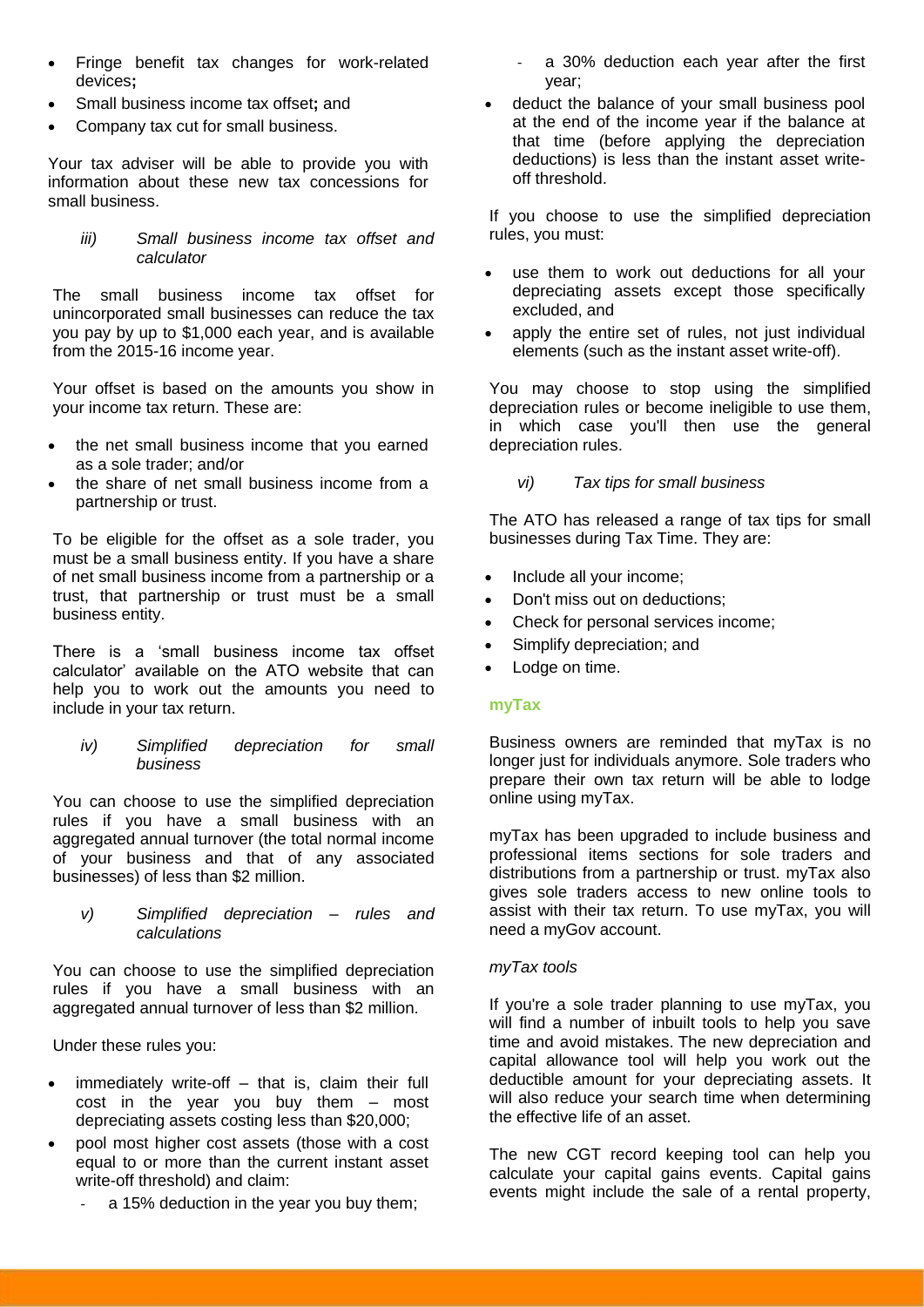vacant land, holiday home, real estate or shares in a company or units in a unit trust.

#### *Note!*

If you use a tax or BAS agent, check with them before creating a myGov account. If you need to complete a partnership, trust or company tax return, these will need to be lodged through a tax agent or on paper, so please consult your tax agent for assistance.

## **[Obtaining information from the ATO –](http://taxinstitute.us7.list-manage1.com/track/click?u=59eba50675aaae33d12f1f12c&id=b4408ba215&e=6fd6181ded) Company [Directors](http://taxinstitute.us7.list-manage1.com/track/click?u=59eba50675aaae33d12f1f12c&id=b4408ba215&e=6fd6181ded)**

The ATO has published a new overview for directors on what information they can expect to obtain from the ATO regarding their companies, particularly for companies in liquidation.

Once a company is insolvent, its pre-insolvency 'covered entities' are no longer relevant for the purpose of accessing information about the company. This has implications for former directors trying to obtain information about their company from the ATO.

## **[Phoenix Taskforce cracking down on dodgy](http://taxinstitute.us7.list-manage.com/track/click?u=59eba50675aaae33d12f1f12c&id=be636eed80&e=6fd6181ded)  [business behaviour](http://taxinstitute.us7.list-manage.com/track/click?u=59eba50675aaae33d12f1f12c&id=be636eed80&e=6fd6181ded)**

Fraudulent 'phoenix' activity occurs where a company deliberately liquidates to avoid paying creditors, taxes and employee entitlements. Currently, this is an area of focus for the ATO.

Six search warrants were executed on 29 July 2016 as part of a cross-agency investigation into alleged illegal 'phoenix' activity on the Gold Coast. The operation stems from the work of the members of the multi-agency Phoenix Taskforce who are collaborating to help stamp out illegal phoenix activity.

The search warrants, which were led by the ATO with Australian Federal Police assistance, were part of a criminal investigation into unpaid superannuation, employee withholding, GST and income tax.

#### **[SuperStream –](http://taxinstitute.us7.list-manage.com/track/click?u=59eba50675aaae33d12f1f12c&id=975b4b17e9&e=6fd6181ded) new deadline for small businesses**

Previous editions of *TaxWise* have included information about the application of SuperStream and which businesses should be using it and when. If you make super contributions for employees, you need to get ready for SuperStream if you are not using it already.

Businesses with 20 or more employees should already be using SuperStream. Businesses with 19 or fewer employees had until the end of June

2016 to get ready for SuperStream. However, the ATO is extending the deadline for small businesses until 28 October 2016 to get ready for SuperStream. This means the ATO will not be taking compliance action against small businesses that missed the 30 June deadline.

Employers who are already in SuperStream have shared their SuperStream experiences. Links to their testimonials from employers that might be in a similar business to yours are below:

- **[Accommodation, pubs and clubs](http://taxinstitute.us7.list-manage.com/track/click?u=59eba50675aaae33d12f1f12c&id=6853b3d7b0&e=6fd6181ded)**
- **[Automotive and repair](http://taxinstitute.us7.list-manage.com/track/click?u=59eba50675aaae33d12f1f12c&id=fea7ff0e4d&e=6fd6181ded)**
- **[Engineering and technical](http://taxinstitute.us7.list-manage.com/track/click?u=59eba50675aaae33d12f1f12c&id=f20235c5eb&e=6fd6181ded)**
- **[Farming, livestock and crops](http://taxinstitute.us7.list-manage.com/track/click?u=59eba50675aaae33d12f1f12c&id=ca2d96d370&e=6fd6181ded)**
- **[Fruit, vegetables and Floriade](http://taxinstitute.us7.list-manage.com/track/click?u=59eba50675aaae33d12f1f12c&id=9837ae5260&e=6fd6181ded)**
- **[Hairdressing and beauty](http://taxinstitute.us7.list-manage.com/track/click?u=59eba50675aaae33d12f1f12c&id=2afb934bab&e=6fd6181ded)**
- **[Hospitals, clinics and aged care](http://taxinstitute.us7.list-manage1.com/track/click?u=59eba50675aaae33d12f1f12c&id=0701776b2f&e=6fd6181ded)  [accommodation](http://taxinstitute.us7.list-manage1.com/track/click?u=59eba50675aaae33d12f1f12c&id=0701776b2f&e=6fd6181ded)**
- **[Manufacturing](http://taxinstitute.us7.list-manage.com/track/click?u=59eba50675aaae33d12f1f12c&id=00909e8341&e=6fd6181ded)**
- **[Pharmacy and cosmetics](http://taxinstitute.us7.list-manage.com/track/click?u=59eba50675aaae33d12f1f12c&id=e9d4136081&e=6fd6181ded)**
- **[Specialists and boutique](http://taxinstitute.us7.list-manage.com/track/click?u=59eba50675aaae33d12f1f12c&id=28cfca795a&e=6fd6181ded)**
- **[Trades using a bookkeeper](http://taxinstitute.us7.list-manage.com/track/click?u=59eba50675aaae33d12f1f12c&id=e0cbc7dcce&e=6fd6181ded)**

## **[Super Scheme Smart](http://taxinstitute.us7.list-manage.com/track/click?u=59eba50675aaae33d12f1f12c&id=92890626d7&e=6fd6181ded)**

The ATO is on the lookout for schemes designed by their promoters solely to help clients avoid paying tax on their income and assets. The scheme works by inappropriately channelling money through a selfmanaged super fund.

If you are or are about to become a self-funded retiree, you should consult your tax agent about your arrangements, particularly if you have received advice from another adviser who is not your tax agent or a tax professional and are concerned that you have inadvertently become involved in a scheme or have been approached by someone you think might be a promoter.

#### **SMSFs**

- *i) SMSF [trustees: early engagement and](http://taxinstitute.us7.list-manage.com/track/click?u=59eba50675aaae33d12f1f12c&id=9369ed2ffd&e=6fd6181ded)  [voluntary disclosure](http://taxinstitute.us7.list-manage.com/track/click?u=59eba50675aaae33d12f1f12c&id=9369ed2ffd&e=6fd6181ded)*
- a) The ATO has provided case studies for SMSF trustees in deciding whether they are eligible to use the early engagement and voluntary disclosure service. To read about some SMSF case studies, click on the individual headings below:
	- **[Early engagement and voluntary](http://taxinstitute.us7.list-manage.com/track/click?u=59eba50675aaae33d12f1f12c&id=19af362c8b&e=6fd6181ded)  [disclosure](http://taxinstitute.us7.list-manage.com/track/click?u=59eba50675aaae33d12f1f12c&id=19af362c8b&e=6fd6181ded)**
	- **[Establishing whether gainful](http://taxinstitute.us7.list-manage1.com/track/click?u=59eba50675aaae33d12f1f12c&id=47d9484aec&e=6fd6181ded)  [employment has ceased](http://taxinstitute.us7.list-manage1.com/track/click?u=59eba50675aaae33d12f1f12c&id=47d9484aec&e=6fd6181ded)**
	- **[Paying a lump sum benefit](http://taxinstitute.us7.list-manage2.com/track/click?u=59eba50675aaae33d12f1f12c&id=24c352136e&e=6fd6181ded)**
	- **[Starting an income stream at 60](http://taxinstitute.us7.list-manage1.com/track/click?u=59eba50675aaae33d12f1f12c&id=894005d4cc&e=6fd6181ded)**
	- **[Life insurance and buy-sell](http://taxinstitute.us7.list-manage1.com/track/click?u=59eba50675aaae33d12f1f12c&id=1b49303c19&e=6fd6181ded) [agreements](http://taxinstitute.us7.list-manage1.com/track/click?u=59eba50675aaae33d12f1f12c&id=1b49303c19&e=6fd6181ded)**